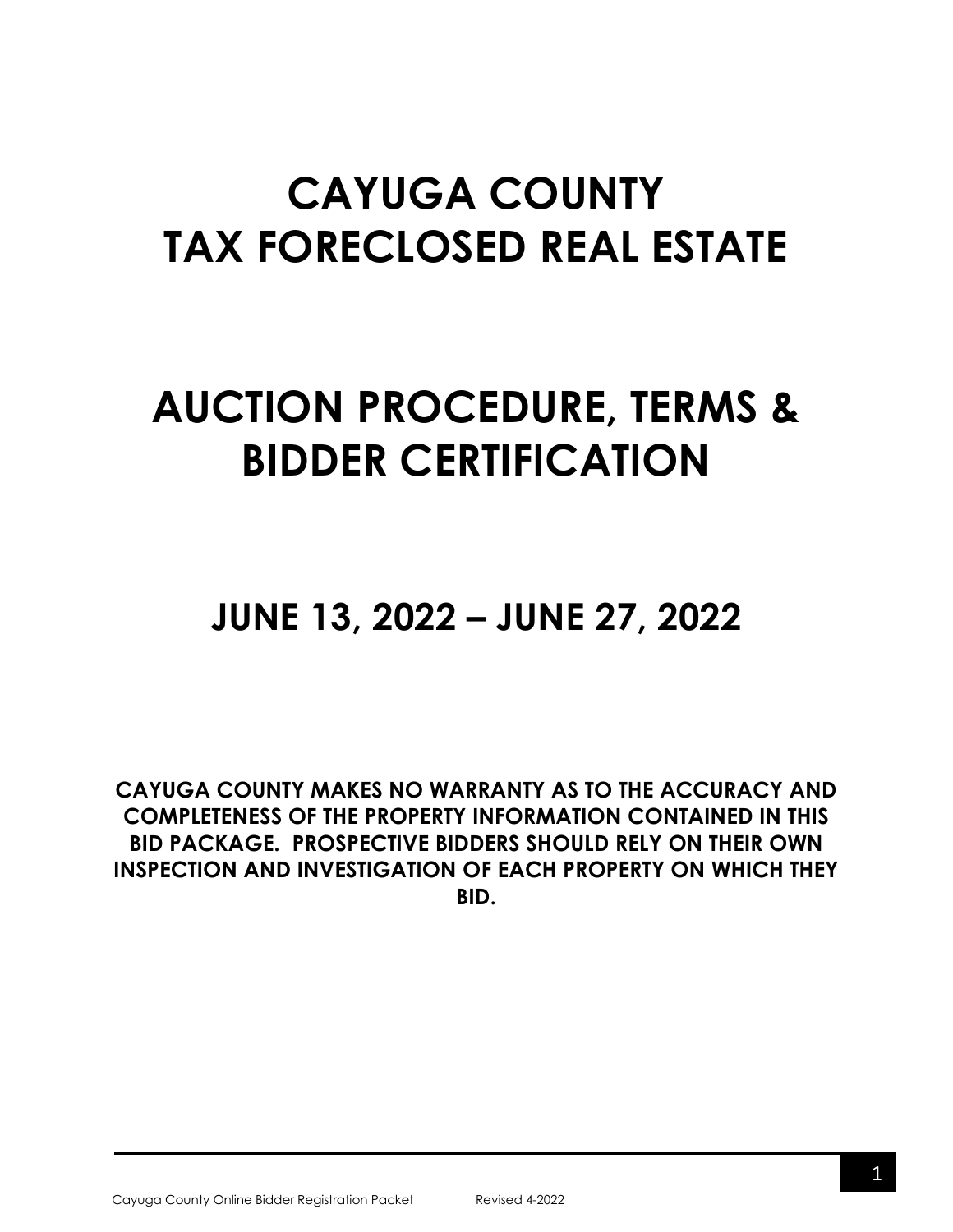### AUCTION PROCEDURE, TERMS & BIDDER CERTIFICATION

#### **AUCTION PROCEDURE**

All parties interested in bidding must provide a valid form of state issued photo ID (Example: NYS Driver's License) and social security number/EIN. Anyone intending to act as agent on behalf of another person, entity or business must disclose principals on whose behalf they intend to bid. They will also need to provide an official letter designating that individual as agent authorized to bid in this auction. To complete the registration process, prospective bidders or their agent must complete the auction terms and bidder certification forms below. Failure to disclose any of this information may result in disqualification from bidding in the auction. A review of bidders will confirm that property taxes are current for real property located in Cayuga County owned by the prospective bidder or for which the prospective bidder has an ownership interest. The county will also review other ineligibility criteria at that time. Failure to complete a bid transaction in a timely manner may result in awarding the parcel to the under bidder.

#### **1. TERMS OF AUCTION AND SALE**

#### **GENERAL TERMS**

- Title to the parcel of real property included in this auction was acquired by the County of Cayuga ("County") pursuant to Article 11 of New York State Real Property Tax Law.
- Title will be conveyed to buyers by Quit Claim Deed transferring the County's interest in the parcel of real property ("parcel"). The County makes no warranties or representations regarding the validity, marketability or insurability of title or the ownership of any improvements on the parcel.
- All information provided by Cayuga County or its agents with respect to individual parcels is for identification purposes only and is neither a guarantee nor a warranty as to location, dimensions, parcel use, size, or any other information expressed or implied.
- The parcel is being sold subject to any tenancy, possessory interest and/or lease affecting the said premises. The buyer is responsible for determining the existence and status of any such interests and the applicable legal rights thereto. Eviction actions, if necessary, are solely the responsibility of the buyer.
- Cayuga County is not responsible, at any time, for obtaining access to the buildings located on the parcels for the purpose of inspection of the condition or for any other purpose.
- The parcels are sold in their "as is" condition as of the date of the auction. No representation or warranty with respect to the condition, physical existence, location, acreage, existence of improvements, intended use of, or accessibility to the parcels is implied. The "as is" nature of this sale includes the environmental condition of the parcel(s). There has been no evaluation of the environmental condition of the parcels and no representation with regard thereto. In consideration of allowing buyers to bid at the auction, buyers agree to refrain from making any claim against Cayuga County or the auction company with regard to any environmental condition and agree to be responsible for removing any environmental hazard found on the property. Buyers further agree to hold Cayuga County and its agents harmless from any claims hereafter based on environmental hazards that may be present on any property purchased at the auction. No County employee or agent has any authority to make any warranty or representation of any nature regarding the condition of any parcel.
- Cayuga County does not own any personal property located on the parcels. Any personal property is not included in the sale of any parcel. The disposition of any personal property located on the premises is the sole responsibility of the buyer. By signing this Auction Terms & Bidder Certification, the buyer agrees to indemnify and hold harmless Cayuga County, its officers, employees, and agents, with respect to any claim, including reasonable attorney fees and costs made against the County, its officers, employees, and agents, with regard to personal property located on the parcels.
- The County or its agents make no representations as to the zoning compliance of the parcels.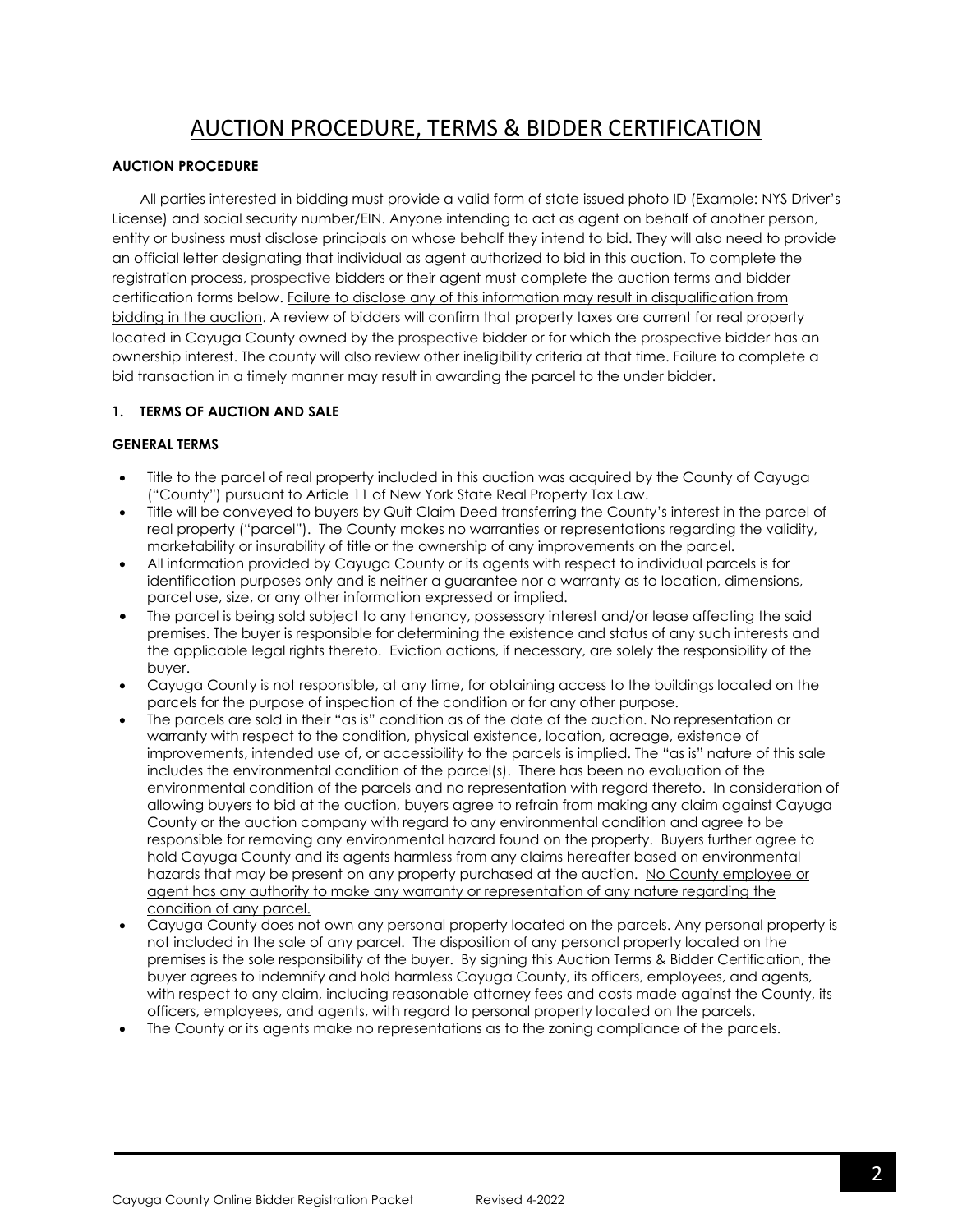#### **BIDDING**

- The following persons are NOT ELIGIBLE to bid or purchase parcels of property in the auction ("**Ineligible Bidders**"):
	- o Any immediate previous owner of the properties being offered for sale at the time they were foreclosed.
	- o Anyone acting on behalf of, as agent of, or as a representative of the said immediate previous owner(s).
	- o An officer or stockholder, or director, or employee, or spouse, of a Corporation or Limited Liability Company or General or Limited partner of a partnership which owned any of the properties being offered for sale when they were foreclosed.
	- o Anyone who owns property in the County of Cayuga which is currently tax delinquent, either individually or jointly with others, or has ownership interest through an entity of any kind.
	- o Anyone acting on behalf of, as agent of, or representative of, any of the persons or entities set forth in bullets above.
	- o Any of the following officials or anyone acting on behalf of or for the benefit of same including members of the households of:
		- County Treasurer, County Administrator, County Attorney, County Legislators, Clerk of the County Legislature, and Real Property Director, or any county employee of the county offices of Treasurer, Administrator, Attorney, Legislature, Clerk of the Legislature, and Real Property.
- All prospective bidders shall register at the auction with the auctioneer or designee. A valid driver's license or other form of state issued photo ID and social security number/EIN are required to register. Prospective bidders must also disclose principals on whose behalf bidder will be bidding. Failure to show proper ID and disclose principals will result in disqualification from bidding.
- All prospective bidders must receive an Auction Booklet or Bid Package outlining properties in the auction and the Auction Terms and Bidder's Certification.
- The County reserves the right to reject any bidder that has defaulted in any manner at a previous sale.
- The Director of Real Property Tax Services and the Auctioneer reserve the right, at their option, to group one or more properties into a single bid sale.
- A Buyer's Premium and \$200 Administrative Fee will be added to the high bid price.
- Buyer will be responsible for the recording fees.
- Notwithstanding anything contained herein, the County reserves the right to reject bids should the County become aware of violation by the bidder of these Terms or violation of law as to a particular property before, at the time of, or subsequent to the given auction.

#### **BUYER'S PREMIUM**

If paying by credit card, a buyer's premium rate of fourteen percent (14%) of the bid amount will be calculated in the total contract price. For payments made with bank teller's check or certified funds, a discounted buyer's premium of ten percent (10%) of the bid amount will be calculated in the total contract price.

#### **HOW DEPOSIT IS PAID**

- 20% of the high bid price, in addition to the Buyer's Premium and \$200 Administrative Fee, must be remitted as down payment **by June 30, 2022**.
- Any successful bid of \$500 or less shall be paid in full **by June 30, 2022**, together with the Buyer's Premium and Administrative Fee.
- The deposit must be in credit card (Master Card, Discover Card, or Visa), money order, or guaranteed funds made payable to "Cayuga County Treasurer" and drawn on banks insured by the Federal Deposit Insurance Corporation (FDIC). No exceptions.
- Purchaser(s) paying by credit card(s) understand and agree(s) that all deposits collected by credit card(s) will be turned over to the Cayuga County Treasurer. The Purchaser paying by credit card(s) agrees that they shall NOT attempt a charge back on their credit card(s) used in this/these transaction(s) for any reason whatsoever. In such event that a charge back is initiated by Purchaser and that such attempt is upheld in favor of Auctioneer/Cayuga County, Purchaser agrees and authorizes to compensate Auctions International with a \$750.00 recovery fee as a new charge to their credit card(s)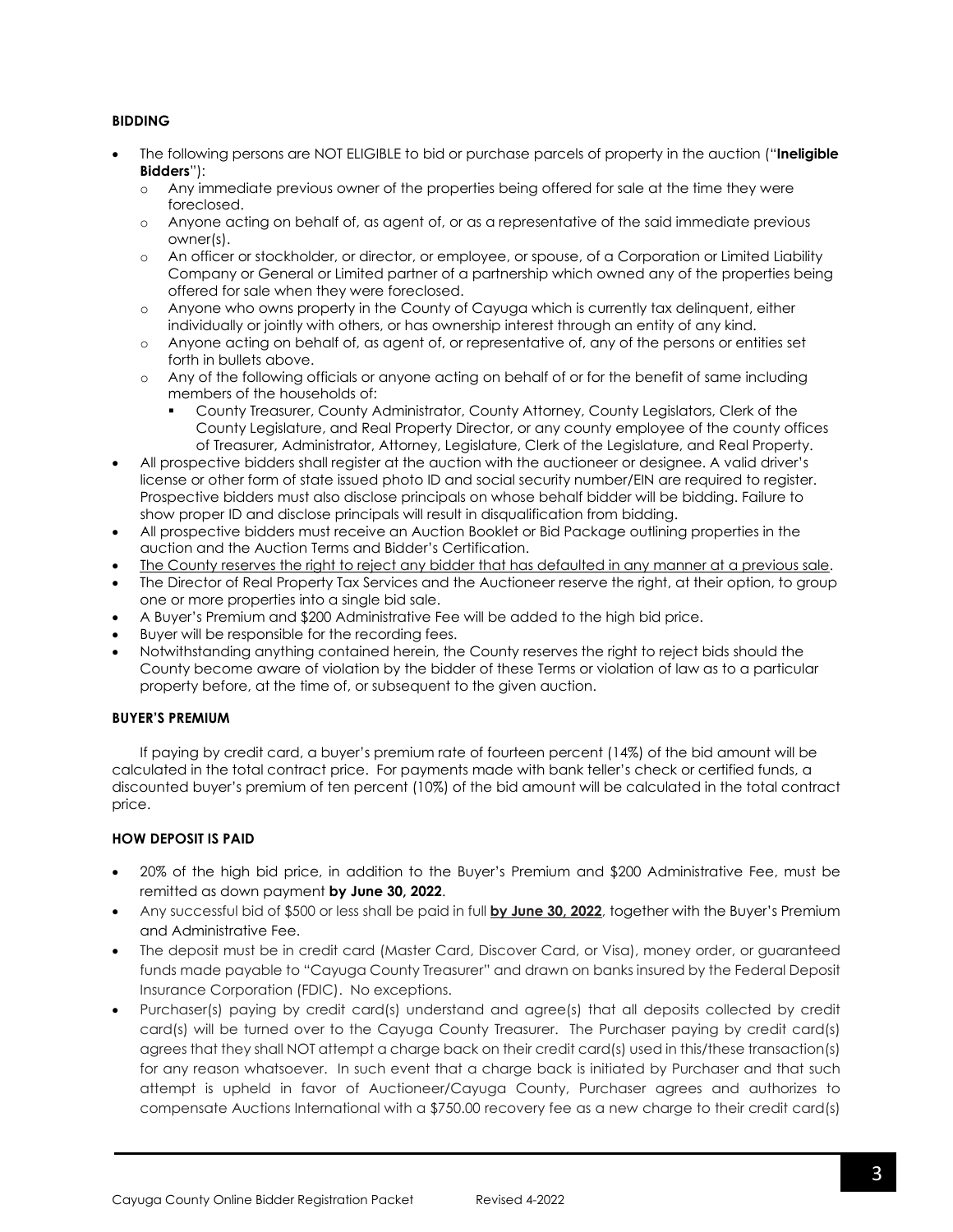without requiring additional Purchaser signature(s). Failure to pay such recovery fee will result in collections actions against said Purchaser(s).

| Sample High Bid                        | \$10,000.00 | Sample High Bid                        | 500.00 |
|----------------------------------------|-------------|----------------------------------------|--------|
| Deposit (20% of Bid)                   | 2,000.00    | Deposit                                | 500.00 |
| <b>Buyer's Premium</b><br>(14% of Bid) | 1,400.00    | <b>Buyer's Premium</b><br>(14% of Bid) | 70.00  |
| Administrative Fee                     | 200.00      | <b>Administrative Fee</b>              | 200.00 |
| <b>Total Deposit</b>                   | 3,600.00    | <b>Total Deposit</b>                   | 770.00 |

SAMPLE CALCULATION OF MINIMUM DOWN PAYMENT REQUIRED IF PAID BY CREDIT CARD

| Sample High Bid        |    | 500.00 |
|------------------------|----|--------|
| Deposit                |    | 500.00 |
| <b>Buyer's Premium</b> |    |        |
| (14% of Bid)           | Ś  | 70.00  |
| Administrative Fee     | \$ | 200.00 |
| <b>Total Deposit</b>   |    | 770.00 |

#### SAMPLE CALCULATION OF MINIMUM DOWN PAYMENT REQUIRED IF PAID BY CERTIFIED FUNDS

| Sample High Bid        | \$10,000.00 | Sample High Bid        |  | 500.00 |
|------------------------|-------------|------------------------|--|--------|
| Deposit (20% of Bid)   | 2,000.00    | Deposit                |  | 500.00 |
| <b>Buyer's Premium</b> |             | <b>Buyer's Premium</b> |  |        |
| (10% of Bid)           | 1,000.00    | (10% of Bid)           |  | 50.00  |
| Administrative Fee     | 200.00      | Administrative Fee     |  | 200.00 |
| <b>Total Deposit</b>   | 3,200.00    | <b>Total Deposit</b>   |  | 750.00 |

| Sample High Bid           | Ś  | 500.00 |
|---------------------------|----|--------|
| Deposit                   | S  | 500.00 |
| <b>Buyer's Premium</b>    |    |        |
| (10% of Bid)              | \$ | 50.00  |
| <b>Administrative Fee</b> | Ś  | 200.00 |
| <b>Total Deposit</b>      | Ś  | 750.00 |
|                           |    |        |

#### **COMPLETION OF SALE**

- Successful bidders, shall be required to PAY IN FULL the balance of the purchase price due to the County Treasurer **by close of business, 4:00pm, on Wednesday, July 20, 2022**. Buyer must include confirmation of purchase from Auctions International when paying balance due.
- Payments for the balance of such purchase price shall be by bank teller's check, credit card (MasterCard, Visa, Discover, or American Express), money order or equivalent. Note, all credit card payments are subject to a convenience fee assessed on each transaction by the credit card processing company.
- If the successful bidder fails to pay the balance of such purchase price by close of business July 20, 2022, any amounts paid may be forfeited and retained by Cayuga County, at the option of the Tax Foreclosure Real Property Review Group as defined in County Policy #80.
- Cayuga County will not provide an abstract of title, instrument survey, or title insurance to successful bidder. Those items may be obtained at the bidders' option and sole expense.
- **Once the purchase price balance has been paid in full with the County Treasurer, the successful bidder shall immediately contact the County Office of Real Property Tax Services to complete and sign the transfer paperwork.** At that time, the successful bidder will be required to pay recording fees incidental to the transfer of title, which are in addition to the purchase price.
- Buyer's ownership of the property commences only upon the County's delivery of the quit claim deed. The quit claim deed shall be considered delivered upon recording, which the County will do on buyer's behalf only after:
	- o buyer has paid the full purchase price (inclusive of buyer's premium and administrative fee),
	- o signed the necessary transfer documents (TP-584 and RP-5217) and
	- o paid the recording fees
- The County Office of Real Property Tax Services will return the original executed deed to the buyer approximately 6 weeks after recording (the length of time it takes an outside vendor hired by the County to index and digitize the files on behalf of the County Clerk).
- If the apparent successful bidder ("High Bidder") fails to pay the balance or complete the sale, the High Bidder shall be notified, in writing, of the County's intent to retain the buyer's premium, deposit, and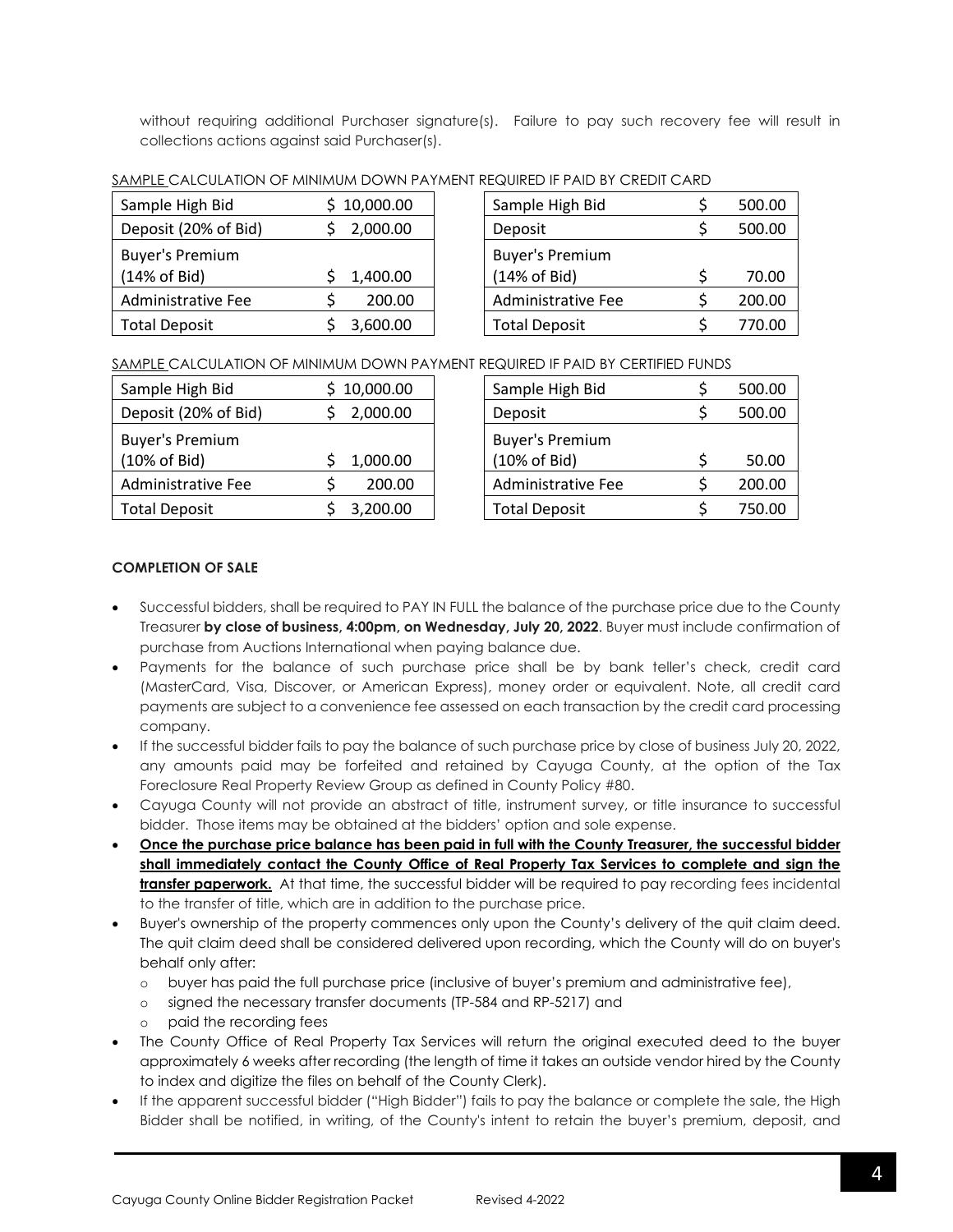administrative fee. The next highest bidder ("Under Bidder") on the subject property shall then be notified by the County Director of Real Property Tax Services of the failure of the High Bidder to complete the sale, and the Under Bidder shall be given a reasonable opportunity to complete the transaction at his or her bid amount pursuant to these Terms. If the Under Bidder does not purchase, the parcel may be included in a future auction.

#### **BUYER'S TAXES**

Purchaser will be responsible for:

- 2022 Village tax bill, if applicable, including any relevied water or sewer charges.
- 2022 School tax bill.
- 2023 Town & County tax bill.
- Certain parcels may have outstanding water or sewer charges, which have not been relevied. These charges will be the responsibility of the purchaser.

#### **BIDDER CERTIFICATION**

By signing this Bidder Certification and returning it, I hereby certify under penalty of perjury the following:

- I have access to a copy of the Online Auction Cayuga County, NY Tax Foreclosed Real Estate Catalog containing the Auction Procedures, Terms & Bidder Certification, and Auctioneer's Notes; a copy of the Agricultural District Disclosure Notice; and the Protect Your Family From Lead in Your Home pamphlet.
- I have read all of the above documents; understand them and agree to be bound by them.
- I am not an Ineligible Bidder, as defined above in the Terms of Auction and Sale.
- I have sufficient funds to meet the payment requirements as called for by the Terms of Auction and Sale.
- I understand that by submission of a bid, each bidder, and each person signing on behalf of any bidder, certifies, and in the case of a joint bid, each party thereto certifies, that to the best of their knowledge and belief: The prices in a bid have been arrived at independently without collusion, consultation or agreement for the purpose of restricting competition as to any matter relating to such prices with any other bidder or with any competitor.
- I understand that if I am the successful bidder, I will be required to tender the required **minimum payments by end of business, 4:00pm, on Thursday, June 30, 2022**. Failure to do so may result in my bid rights being revoked at the discretion of the County.
- I understand that a buyer's premium and a \$200 administrative fee, per parcel, will be added to my final bid and that both are due, together with my 20% deposit no later than end of business, Thursday, June 30.
- If I am the successful bidder on a parcel sold for a bid amount of \$500 or less, I agree to pay in full the purchase price, including buyer's premium and \$200 administrative fee no later than the end of business, Thursday, June 30.
- I understand that upon paying in full for a property that I must contact the County Office of Real Property Tax Services to complete the transfer documents and pay the recording fees that are required in addition to the purchase price.
- I understand that in order to complete the sale after the auction, I am responsible for paying all recording fees connected with the transfer at the time I sign the transfer documents at the County Office of Real Property Tax Services. Failure to complete the sale or pay the required amounts by Wednesday, July 20, may result in forfeiture of rights to bid at this and/or future auctions. The County reserves the right to revoke and restore bidder rights at its discretion when a bidder does not complete the sale.
- I understand that if at any time prior to the recording of the deed, the County determines that a successful bidder is an Ineligible Bidder, as defined in the Terms of Auction and Sale, or otherwise violated the Terms of Auction and Sale or Bidder Certification, the County, at its sole option, may declare the Offer of Purchase breached and null and void, and the County may, at its option, retain the buyer's